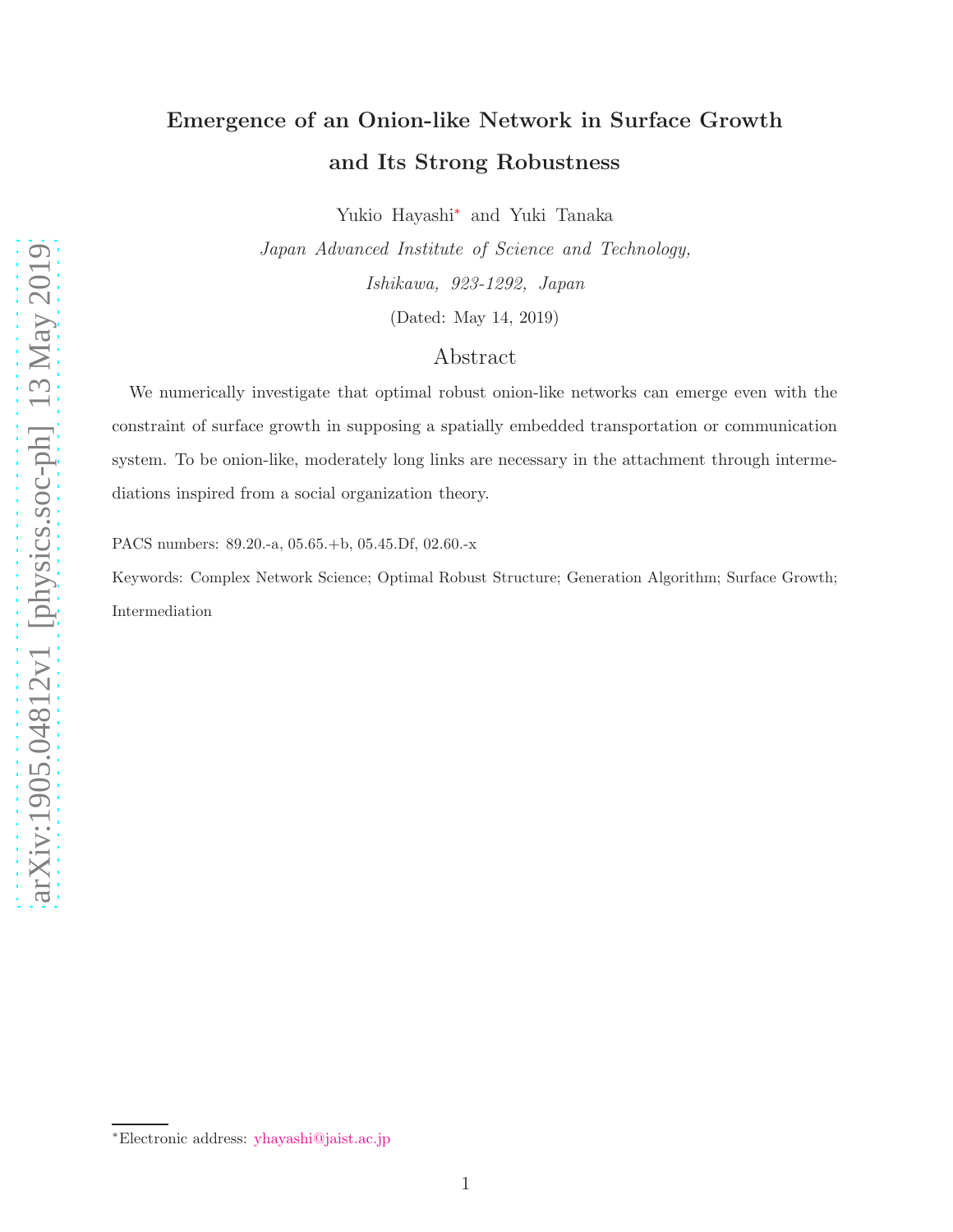## I. INTRODUCTION

It was found that onion-like networks with positive degree-degree correlations have the optimal tolerance of connectivity against attacks  $[1, 2]$  $[1, 2]$  in the state-of-the-art Network Science (at a boundary area of physics and computer science). In the network, onion-like structure is visualized by links between similar degree nodes because of the positive correlations, when nodes are set on concentric circles arranged in decreasing order of degrees from core to peripheral. Unfortunately, real technological networks (Internet or World-Wide-Web) are vulnerable with negative correlations  $\lbrack 3]$ . While there exist rewiring methods  $\lbrack 2, 4]$  $\lbrack 2, 4]$  $\lbrack 2, 4]$  for a network in order to enhance the correlations positively and to be onion-like, they are not realistic. Because many already connected relations are discarded.

Recently, incrementally growing methods have been proposed for constructing an onionlike network  $[5, 6]$  $[5, 6]$  $[5, 6]$ . One is based on copying and adding shortcut links  $[5]$ . Another is based on intermediations [\[6\]](#page-9-5) inspired from some case studies in an organization theory [\[7](#page-9-6)], in which the importance of long-distance relations has been suggested for both robustness of connectivity and efficiency of path in the networks such as supply chain and business collaboration. The established connections via intermediations probably work well for managing crossborder operations. The copying  $\lceil 5 \rceil$  is a modification of the duplication-divergence model  $\lceil 8 \rceil$ inspired from a biologically growing mechanism. Moreover, it has been shown that onionlike networks are obtained even with a constraint of surface growth in the method based on copying and adding shortcut links [\[9\]](#page-10-1). By the constraint, the position of new node is limited on surface, however such a spatial embedding is rather natural such as in transportation or communication systems. In this paper, we investigate whether or not an onion-like network emerges in the growing method based on intermediations, when it is spatially embedded with a constraint of surface growth.

## II. HOW TO CONSTRUCT A NETWORK

#### A. Incrementally growing method

We briefly survey the incrementally growing methods based on intermediations (MED) [\[6](#page-9-5), [10](#page-10-2)] for constructing onion-like networks. From an initial configuration, e.g. a complete graph  $K_m$  of m nodes, a new node is added and connect to existing nodes with even number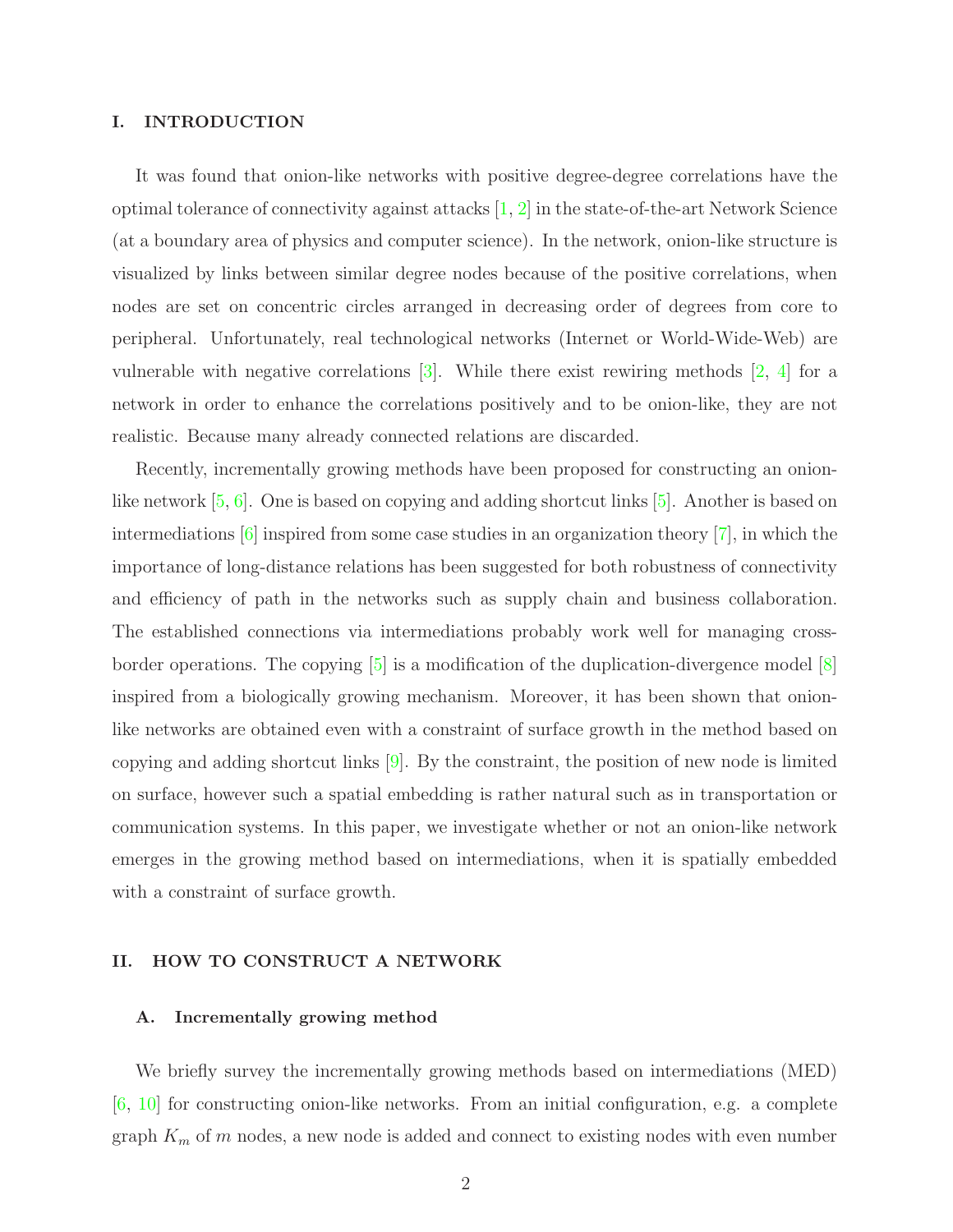m links at each time step. In the methods, a pair of attachments is repeatedly performed for the number of links. In other words, the destination nodes of  $m/2$  links are decided by one rule: random attachment [\[11](#page-10-3)], and the remaining them of  $m/2$  links are decided by another rule: attachment by MED. Either of the following MED-kmin and MED-rand is applied, the number of links emanated from a new node is  $m/2 + m/2 = m$  at each time step.

- **MED-kmin** One of the pair is chosen uniformly at random  $(u.a.r)$  from the existing nodes by random attachment. As another of it, a node with the minimum degree is chosen by intermediations in  $\mu$  hops form its randomly chosen pair node. Intermediations in  $\mu$  hops mean attachments to the  $(\mu + 1)$ -th neighbors.  $\mu \geq 0$  is a small integer.
- MED-rand One of the pair is the same as MED-kmin. For another of it, instead of selecting the node with the minimum degree in MED-kmin, a node is chosen u.a.r in the  $(\mu + 1)$ -th neighbors from its randomly chosen pair node.

For prohibited multi-links, choosing other node is tried. Intuitively, random attachment contributes to enhance the correlations between large degree nodes, since older nodes tend to get more links by random attachment [\[11](#page-10-3)] and to connect each other. While another attachment by MED contributes to enhance the correlations between small degree nodes, since it often happens that the degree of the  $(\mu + 1)$ -th neighbor is small and the degree m of new node is the minimum in the network. However, these roles are exchanged in the case with a constraint of surface growth as mentioned later.

#### B. Constraint of surface growth

Some most important classes of surface growth include Diffusion-Limited Aggregation (DLA) [\[12\]](#page-10-4), Invasion Percolation (IP) [\[13\]](#page-10-5), and Eden growth [\[14\]](#page-10-6), which can be used as a basis for understanding a wide range of pattern-formation phenomena with (e.g. fractal) disorderly growth. Thus, as similar to the copying network [\[9](#page-10-1)], we consider the typical diffusive growth on surface, whose position of new node is determined by DLA, IP, or Eden model on a square lattice.

DLA model It means a dendric extension in technological or social network system.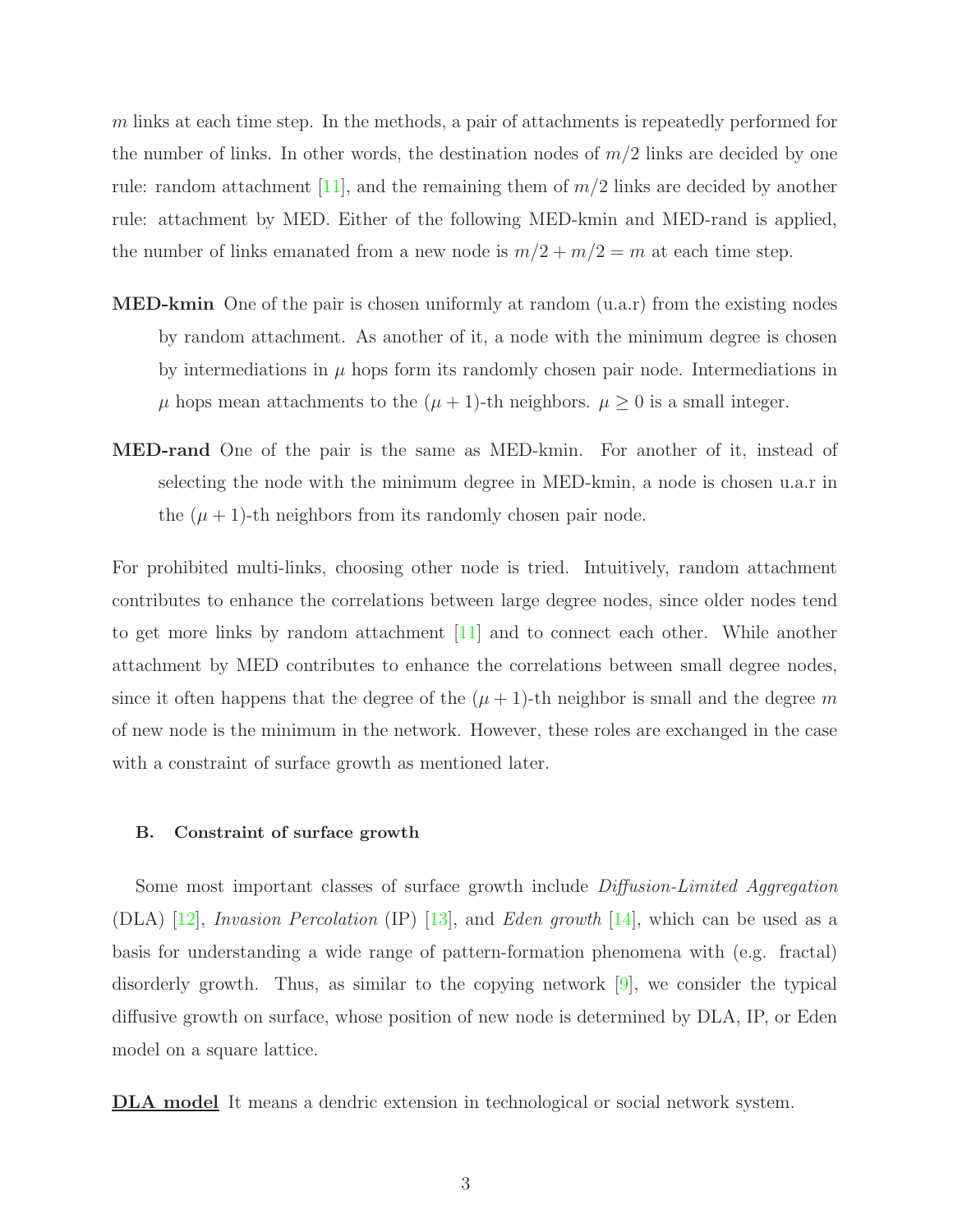- IP model It means an extension with some holes in avoiding geographical obstacles (e.g. mountain or rivers) for the network construction.
- Eden model It imitates a cell division process, which means the most local extension to neighbor space in a simple way.

After determining the position of new node by DLA, IP, or Eden model, it connect to the existing nodes as shown in Fig. [1.](#page-4-0) Showing the rotated cases by  $90^{\circ}$ ,  $180^{\circ}$ , and  $270^{\circ}$  are omitted because of the same. The shaded circles and arrows denote candidates of the position of new node and its links, while the dashed circle denotes a prohibited case because of lack of contact nodes less than  $m/2$ . The open circles denote already existing nodes in the network. The contact of new node to surface corresponds to a random attachment, since the position of new node on surface is randomly chosen according to DLA, IP, or Eden model. As random attachment on surface, the destinations of  $m/2$  links are chosen from the neighbors (at least 2 and at most 7) indicated by arrowheads. We set  $m = 4$ , because  $m \geq 4$  is necessary to construct onion-like networks through intermediations without surface growth [\[6\]](#page-9-5). Thus, it is the constraint for linking or forming a topological structure that attached nodes of one side of pair are not freely chosen uniformly at random, but chosen from only surface. In addition, according to another attachment in MED-kmin or MED-rand, destinations of  $m/2$  links are chosen in the  $(\mu + 1)$ -th neighbors from the pairs on surface. If there is no  $(\mu + 1)$ -th neighbor, then the furthest node from its pair is chosen for a link. Note that links between a new node and the above neighbors make bridges whose lengths are more than unit length (one hop between contact nodes) of square lattice. Such constructed network is not a planar graph, however the limitation of planarity is hardly required in transportation or communication systems.

### III. EMERGENCE OF ONION-LIKE NETWORKS

We use two measures of robustness index  $R$  and assortativity  $r$  for investigating the emergence of onion-like networks. The robustness index  $1/N \le R \le 0.5$  [\[2\]](#page-9-1) is defined as  $R \stackrel{\text{def}}{=} \sum_{q=1/N}^{1} S(q)/N$ , where  $S(q)$  denotes the number of nodes included in the giant component (as the largest connected cluster) after removing  $qN$  nodes, q is a fraction of removed nodes. In this paper, we consider malicious attacks with recalculation of the largest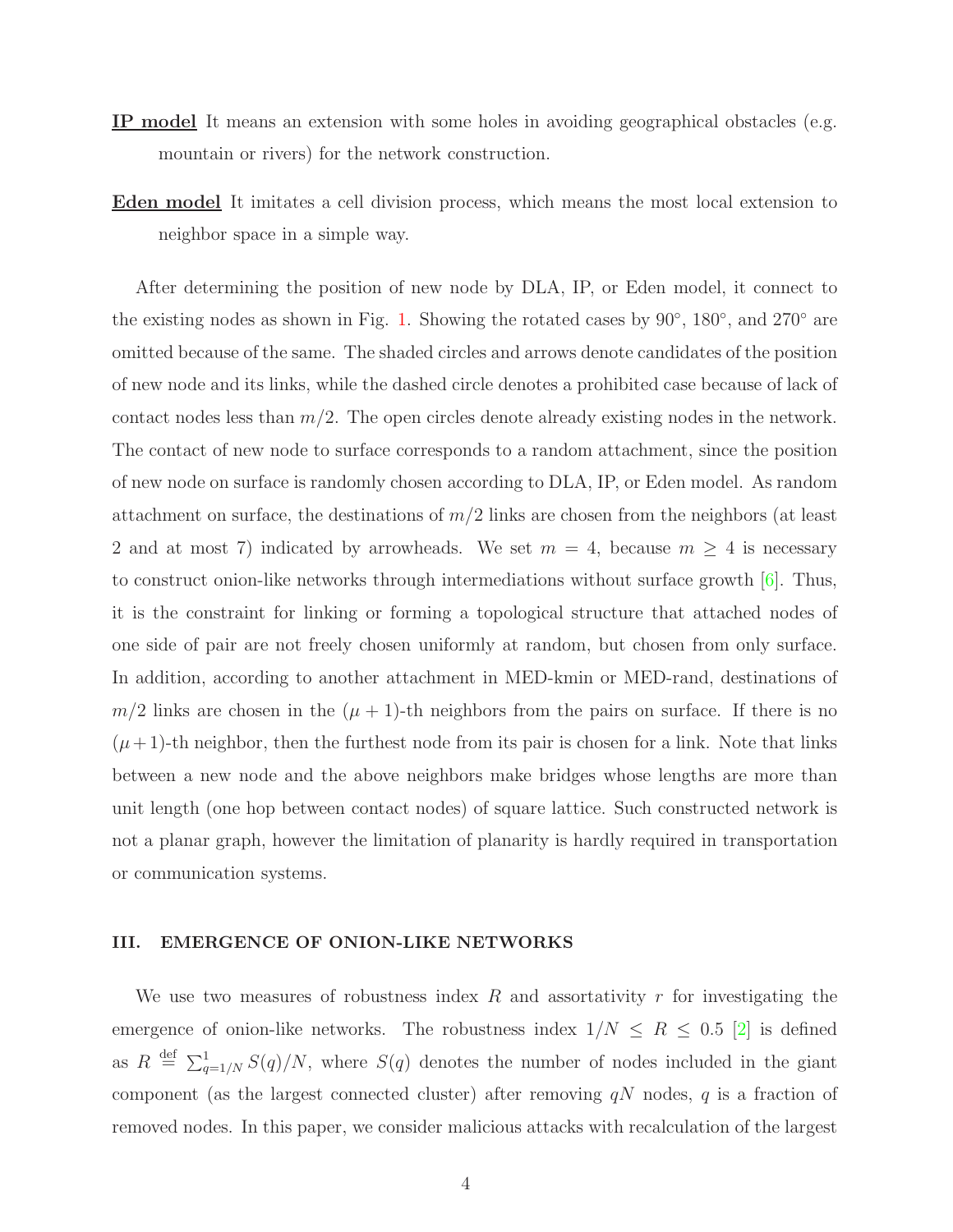

<span id="page-4-0"></span>FIG. 1: Candidate positions of new node on surface.

degree node. For the measure of degree-degree correlations, as the Pearson correlation coefficient for degrees [\[3\]](#page-9-2), the assortativity  $-1 \le r \le 1$  is defined as

$$
r \stackrel{\text{def}}{=} \frac{4M \sum_{e} (k_e k'_e) - \left[\sum_{e} (k_e + k'_e)\right]^2}{2M \sum_{e} (k_e^2 + k'^2_e) - \left[\sum_{e} (k_e + k'_e)\right]^2},
$$

where  $k_e$  and  $k'_e$  denote degrees at end-nodes of link e, M is the total number of links. When both R and r are large, the network is onion-like. Although there is no exact criterion to be onion-like, we investigate it in numerical comparison. The following results are averaged over 100 realizations of generated networks from the initial  $K_m$  at the origin  $(0,0)$  of square lattice.

Figure [2](#page-5-0) shows the results for the growing method of MED-kmin. The robustness is almost constantly strong around  $R > 0.37$  except the cases of  $\mu = 0, 1$  (purple and green lines). Similar robustness is obtained in the three models of surface growth. For the degreedegree correlations, only the cases of  $\mu = 6$  (red line) by DLA model and  $\mu = 5, 6$  (blue and red lines) by IP model have  $r > 0.36$ . The case of  $\mu = 6$  (red line) by Eden model have slightly small  $R \approx 0.3$ . In other cases, r is small around  $0.1 \sim 0.2$ . Here, these  $R \approx 0.37$  and  $r \approx 0.36$  are the same level in the original method of MED-kmin without surface constraint [\[6](#page-9-5), [10\]](#page-10-2).

Figure [3](#page-6-0) shows the results for the growing method of MED-rand. The robustness is also strong around  $R > 0.34$  except the cases of  $\mu = 0, 1, 2$  (purple, green, light blue lines). The robustness becomes larger as  $\mu$  is larger in all three models of surface growth, the ordering of robustness by slight differences is Eden, IP, and DLA models from bottom to top. For the degree-degree correlations, the cases of  $\mu = 4, 5, 6$  (yellow, blue, and red lines) have  $r > 0.25$ . The case of  $\mu = 0$  (purple line) are almost no correlation of  $r \approx 0$ . Here, these  $R \approx 0.34$  and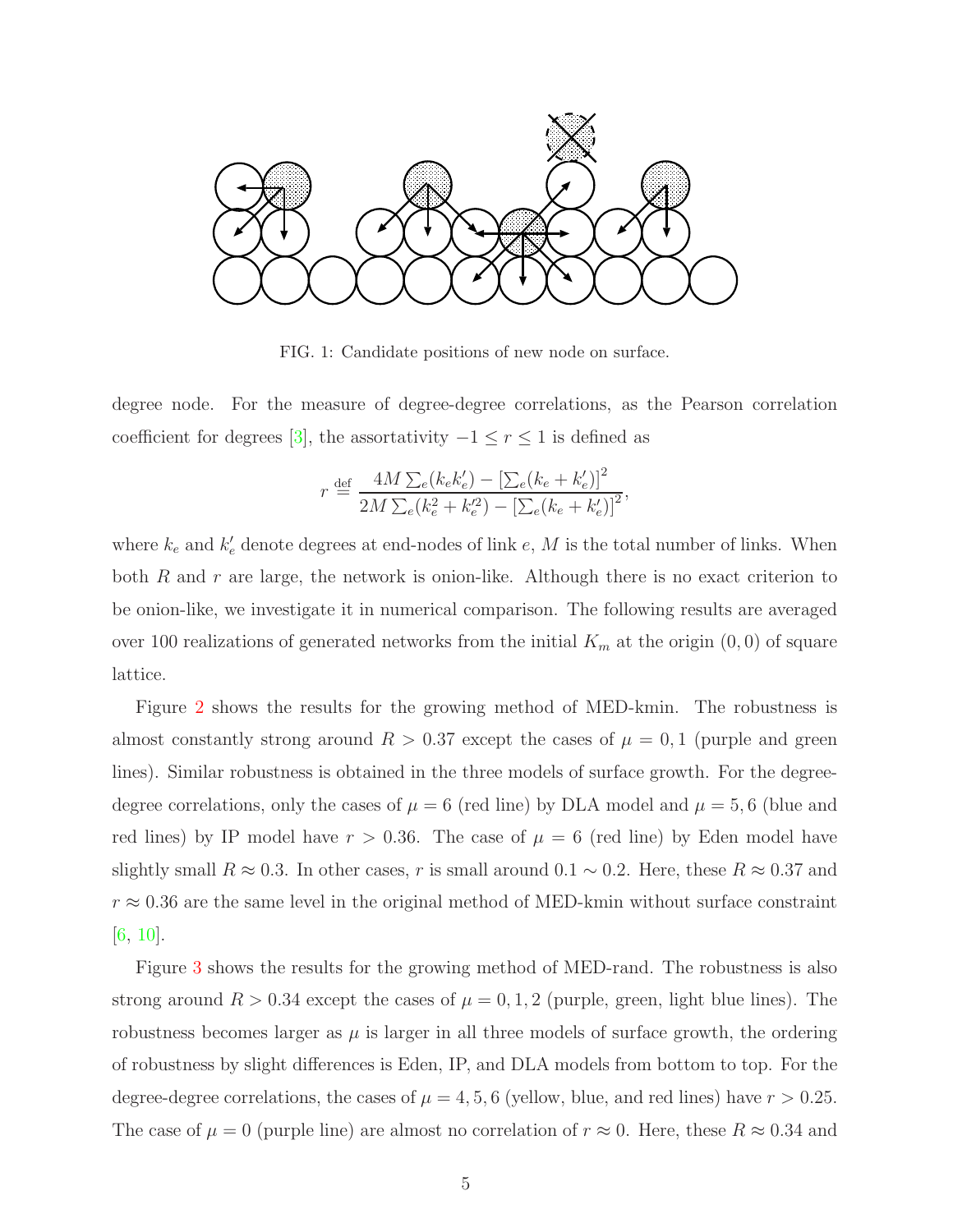

<span id="page-5-0"></span>FIG. 2: Results for the method of MED-kmin with surface constraint by DLA(Top), IP(Middle), and Eden(Bottom) models.

 $r \approx 0.25$  are the same level in the original method of MED-rand without surface constraint [\[6](#page-9-5), [10](#page-10-2)]. Thus, for the methods of MED-kmin and MED-rand of  $\mu = 6$  intermadiations, onion-like networks emerge with large  $R$  and  $r$  in the constraint of surface growth. Even if the network after growing until each size  $N$  is rewired by Wu-Holme method [\[4\]](#page-9-3), the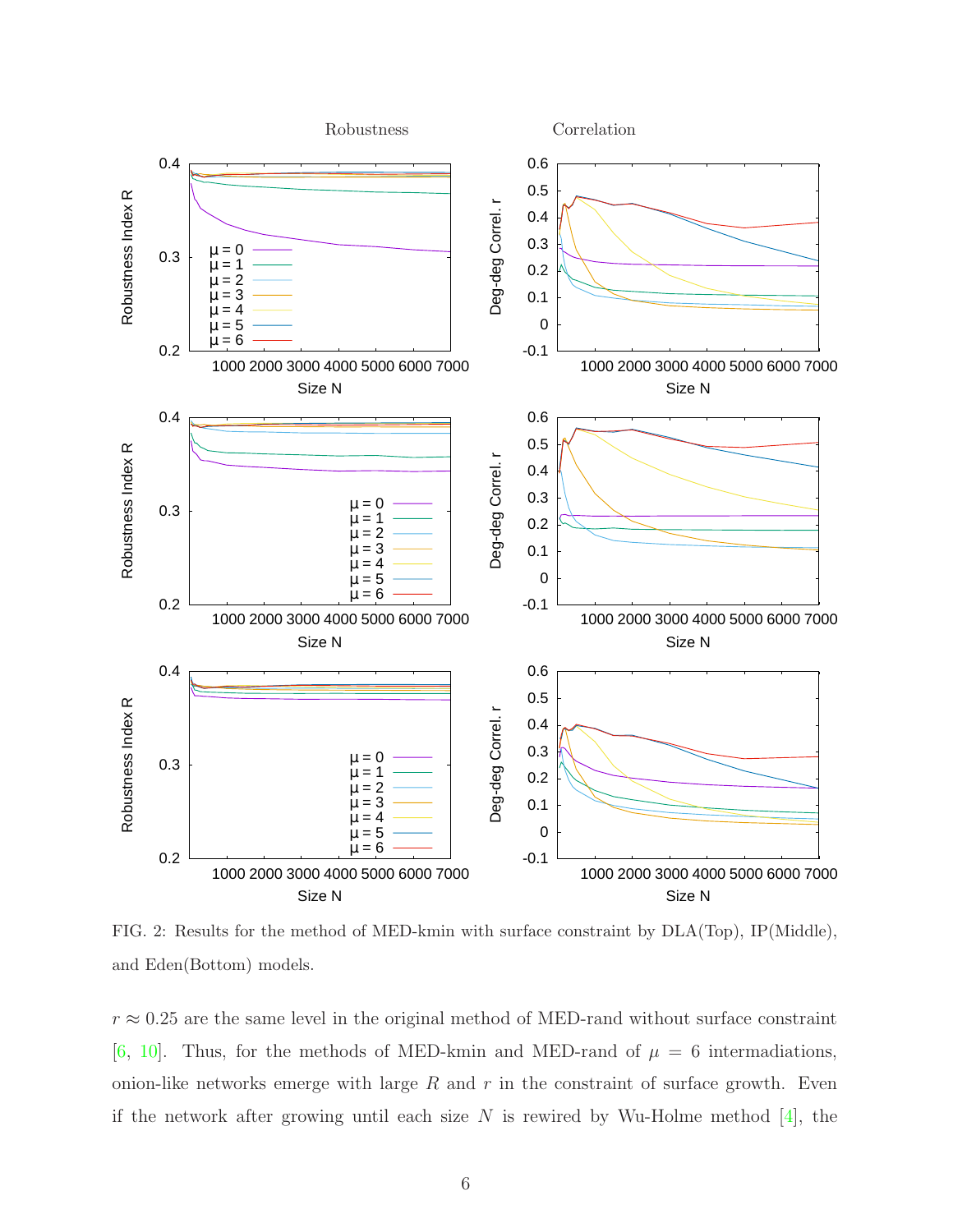robustness is similar around  $R \approx 0.38 \sim 0.39$ . Note that the copying networks with surface constraint have  $R \approx 0.27$  and  $r \approx 0.3$  [\[9\]](#page-10-1), however the robustness is weaker as  $R < 0.2$  in early stage of  $N < 1000$ .



<span id="page-6-0"></span>FIG. 3: Results for the method of MED-rand with surface constraint by DLA(Top), IP(Middle), and Eden(Bottom) models.

Moreover, we consider the reason why onion-like networks emerge in the methods. Figure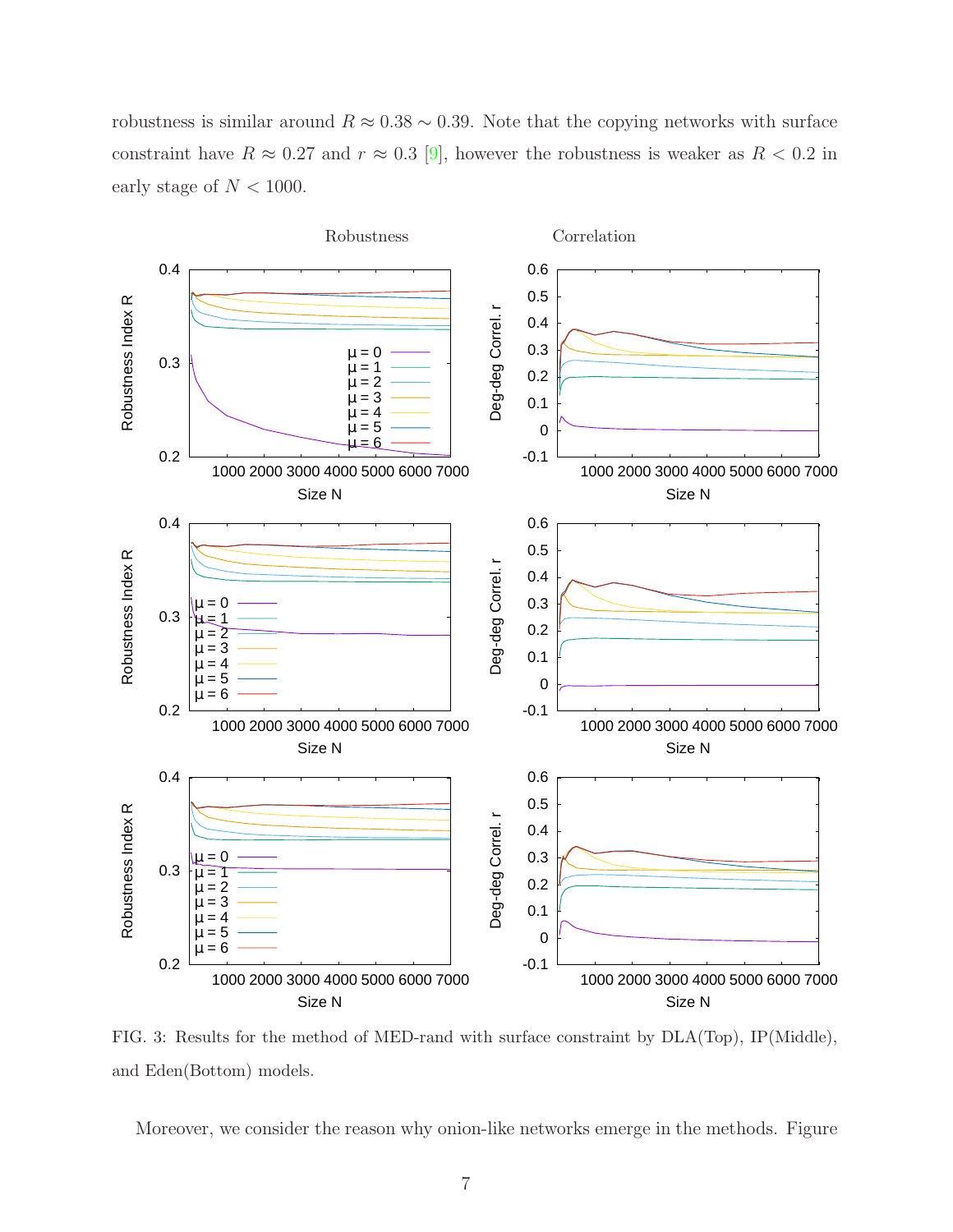[4](#page-8-0) shows the average degree of the nearest neighbors (ADNN)  $\langle k_{nn} \rangle(k)$  as a function of k. As the slope  $\Delta\langle k_{nn}\rangle/\Delta k$  close to one, similar degree nodes tend to connect, then the degree-degree correlations are enhanced. In contrast, as negative one, the correlations are inhibited. In the method of MED-kmin of  $\mu = 6$  (red line in the left of Fig. [4\)](#page-8-0), positive slopes are dominant, while there are plateaus which weaken the correlations in other cases of  $\mu = 0, 1, \ldots, 5$  (purple ~ blue lines). The plateaus at  $\langle k_{nn} \rangle(k) \approx 8$  which is corresponded to the maximum contacts 8 in random attachment are longer as  $\mu$  is smaller. Similarly, in the method of MED-rand of  $\mu = 6$  (red line in the right of Fig. [4\)](#page-8-0), positive slopes are dominant. Mixed positive and negative slopes exist in other cases of  $\mu = 0, 1, \ldots, 5$ . In particular, the slope is almost flat in the case of  $\mu = 0$  (purple line), and the flat part occupies about half of the line in the cases of  $\mu = 1, 2$  (green and light blue lines). These length of plateau or frequency of negative slops correspond to the ordering of suppressed  $r$  values in Figs. [2,](#page-5-0)[3.](#page-6-0) We remark that the maximum degree in the method of MED-rand is larger than that in the method of MED-kmin.

The strong correlations shown by  $\langle k_{nn} \rangle$  in Fig. [4](#page-8-0) correspond to the existence of inner core of large degree nodes in the network with surface constraint by DLA(Top), IP(Middle), and Eden(Bottom) models. In Fig. [5,](#page-11-0) colors of nodes are assigned for each range of degrees; 4: white, 5, 6, 7: yellow, 8, 9, 10: green, 11, 12, 13: gray, 14, . . . , 19: brown, and 20 over: red. Blue line denotes a link. In the method of MED-kmin, there exists no core of large degree nodes for intermediations of  $\mu = 0, 1$  in Fig. [5\(](#page-11-0)a)(b), however it emerges as a gray area for  $\mu = 5, 6$  in Fig. [5\(](#page-11-0)c)(d). It is difficult to see any difference from the visualization, although  $\langle k_{nn} \rangle$  in Fig. [4](#page-8-0) (blue and red lines) slightly differs for  $\mu = 5$  and  $\mu = 6$ . Thus, moderately long links through intermediations are necessary in order to connect from a new node on surface to the core. We should remark that older nodes are closer to the core, and get links by intermediation attachment, while newer nodes are closer to surface, and get links by random attachment, mainly. The roles of enhancing the correlations for large nodes and small nodes are exchanged from them in the original method  $[6, 10]$  $[6, 10]$  without constraint of surface growth.

In the method of MED-rand, large degree (brown and red) nodes appear in the inner core as shown in Fig.  $5(a)-(d)$  $5(a)-(d)$ . There are several common features for MED-kmin and MED-rand. In the case by IP model, the position of core (gray or brown) with concentrated links is not determined in advance but by chance as shown at the middle in Fig.  $5(a)-(d)$  $5(a)-(d)$ .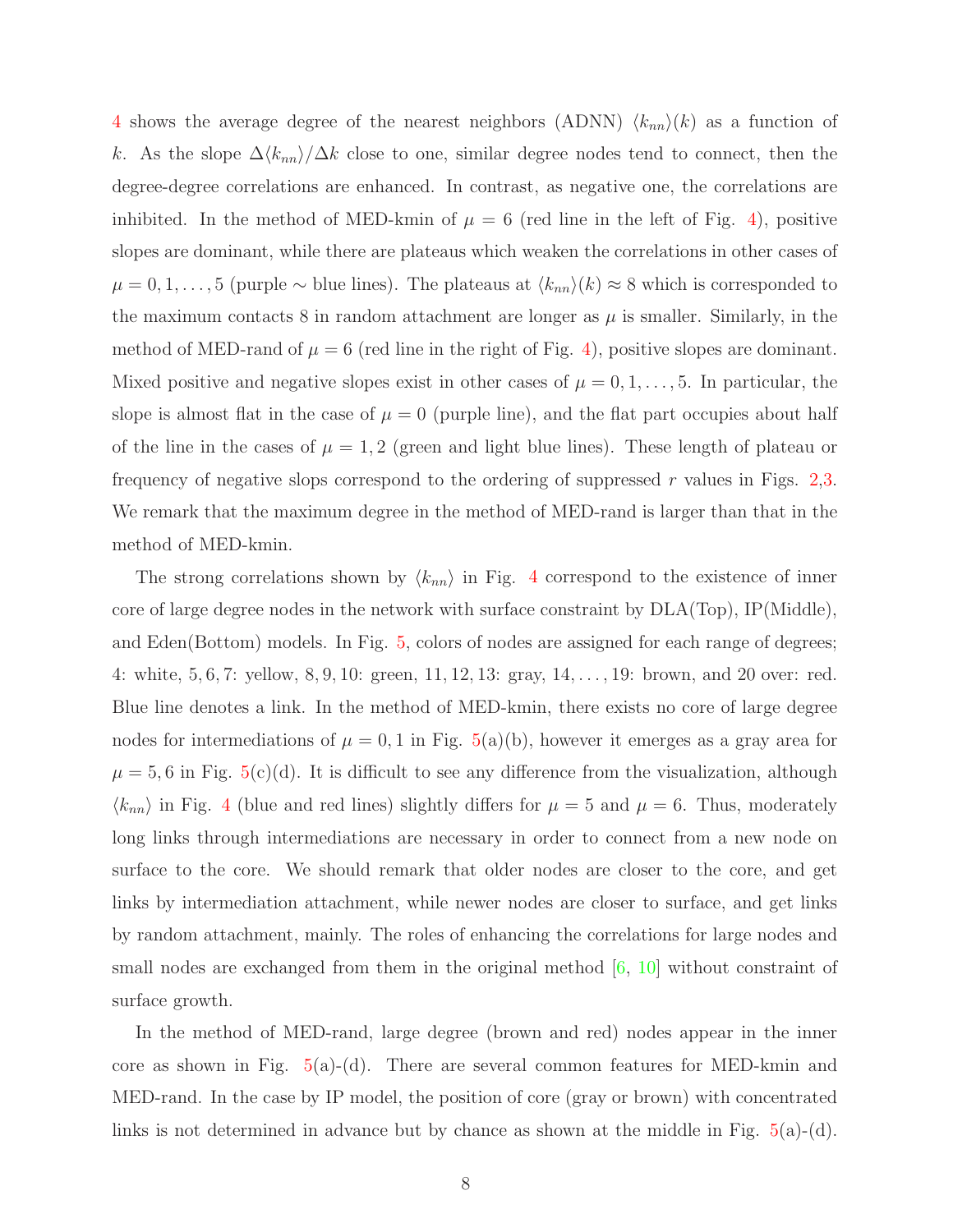

<span id="page-8-0"></span>FIG. 4: ADNN in the networks at  $N = 7000$  with surface constraint by  $DLA(Top)$ , IP(Middle), and Eden(Bottom) models.

In addition, the degree becomes medium (green) in the area out of the core, while it tend to be smaller (yellow) as closer to surface. Outer (blue) links between surface nodes appear in  $\mu \geq 1$  as shown from Fig. [5\(](#page-11-0)b) to (d), while it is a reason of weak robustness in the case of  $\mu = 0$  that outer links does not appear in Fig. [5\(](#page-11-0)a). Thus, outer links contribute to enhance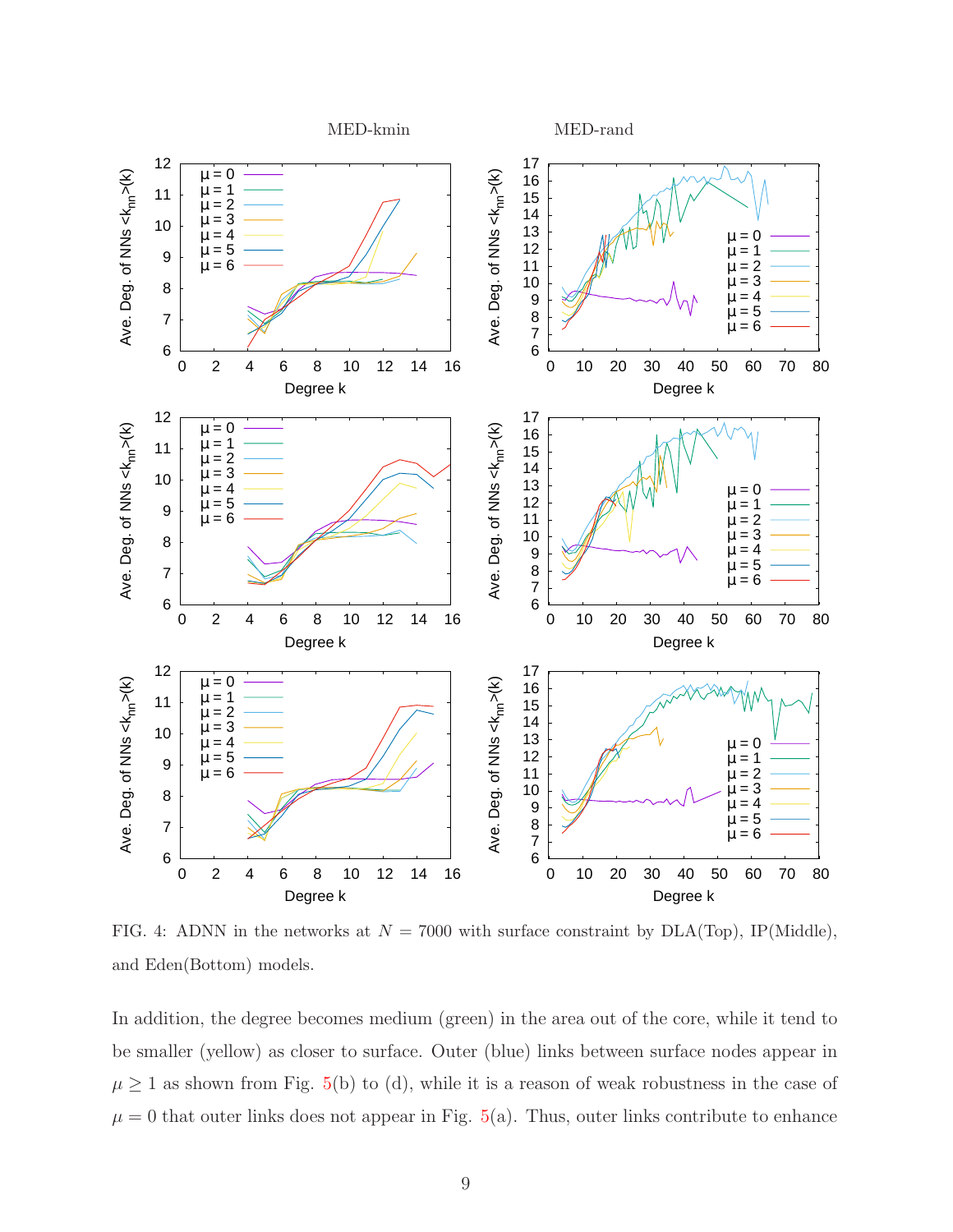the robustness of connectivity, moderately long links are also necessary in this reason.

## IV. CONCLUSION

We have shown that onion-like topological structure with positive degree-degree correlations and strong robustness of connectivity can emerge in a spatially embedded network by pair of random and intermediation attachments even with the constraint of surface growth. In particular, it is found that moderately long links are necessary to enhance the correlations between large degree nodes at the inner core and to be onion-like. These results will be useful for designing prospective future networks for transportation or communication systems.

# Acknowledgment

This research is supported in part by JSPS KAKENHI Grant Number JP.17H01729.

- <span id="page-9-0"></span>[1] T. Tanizawa, S. Havlin, and H.E. Stanley, "Robustness of onionlike correlated networks against targeted attacks," *Physical Review E*, Vol. 85, pp.046109, 2012.
- <span id="page-9-1"></span>[2] C.M. Schneider, A.A. Moreira, J. José S. Andrade, S. Havlin, and H.J. Herrmann, "Mitigation" of malicious attacks on networks," *Proc. of Nat. Acad. of Sci.*, Vol. 810, No. 10, pp.3838-3841, 2011.
- <span id="page-9-2"></span>[3] M.E. Newman, "Assortative mixing in networks," *Physical Review Letters*, Vol. 89, No. 20, pp.208701, 2003.
- <span id="page-9-3"></span>[4] Z.-X. Wu, and P. Holme, "Onion structure and network robustness," *Physical Review E*, Vol.81, pp.026116, 2011.
- <span id="page-9-4"></span>[5] Y. Hayashi, "Growing self-organized design of efficient and robust complex networks," *IEEE Xplore Digital Library, Proc. of 2014 IEEE 8th Int. Conf. on SASO: Self-Adaptive and Self-Organizing Systems*, pp.50-59, 2014.
- <span id="page-9-5"></span>[6] Y. Hayashi, "A new design principle of robust onion-like networks self-organized in growth," *Network Science*, Vol. 6, No. 1, pp.54-70, 2018.
- <span id="page-9-6"></span>[7] T. Nishiguchi, Global Neighborhoods -Strategies of Successful Organizational Networks- (in Japanese), NTT Publishing, 2007.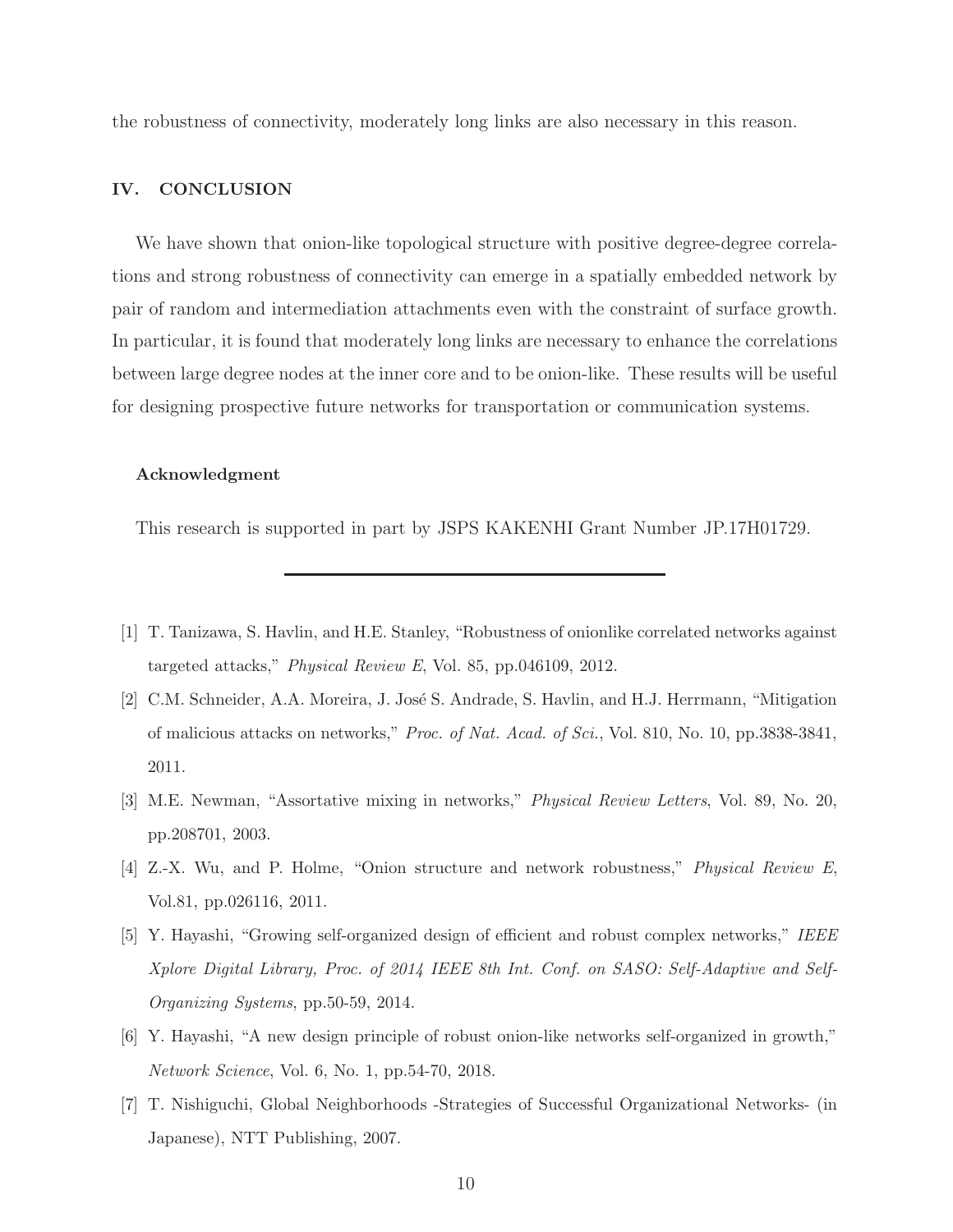- <span id="page-10-0"></span>[8] R.V. Sole, R. Pastor-Satorras, E. Smith, and T.B. Kepler, "A model of large-scale proteome evolution," *Advances in Complex Systems,*, Vol. 5, No. 1, pp.43-54, 2002.
- <span id="page-10-1"></span>[9] Y. Hayashi, "Spatially self-organized resilient networks by a distributed cooperative mechanism," *Physica A*, Vol. 457, pp.255-269, 2016.
- <span id="page-10-2"></span>[10] Y. Hayashi, and N. Uchiyama, "Onion-like networks are both robust and resilient," *Scientific Reports*, Vol. 8, No .11241, pp.1-13, Author Correction No. 14596, 2018.
- <span id="page-10-3"></span>[11] A.-L. Babarási, R. Albert, and H. Jeong, "Mean-field theory for scale-free random networks," *Physica A*, Vol. 272, pp.173-187, 1999.
- <span id="page-10-4"></span>[12] T.A. Witten, and L.M. Sander, "Diffusion-limited aggregation," *Physical Review B*, Vol. 27, No. 9, pp.36-44, 1983.
- <span id="page-10-5"></span>[13] D. Wilkinson, and J.F. Willemsen, "Invasion percolation: a new form of percolation theory," *Journal of Physics A: Mathematical and General*, Vol. 16, pp.3365-3376, 1983.
- <span id="page-10-6"></span>[14] M. Eden, "A two-dimensional growth process," In: J. Neyman (Ed.), *Proceedings of the 4tn Berkeley Symposium on Mathematical Statistics and Probability*, Vol. IV of IV, pp.223-239, 1961.